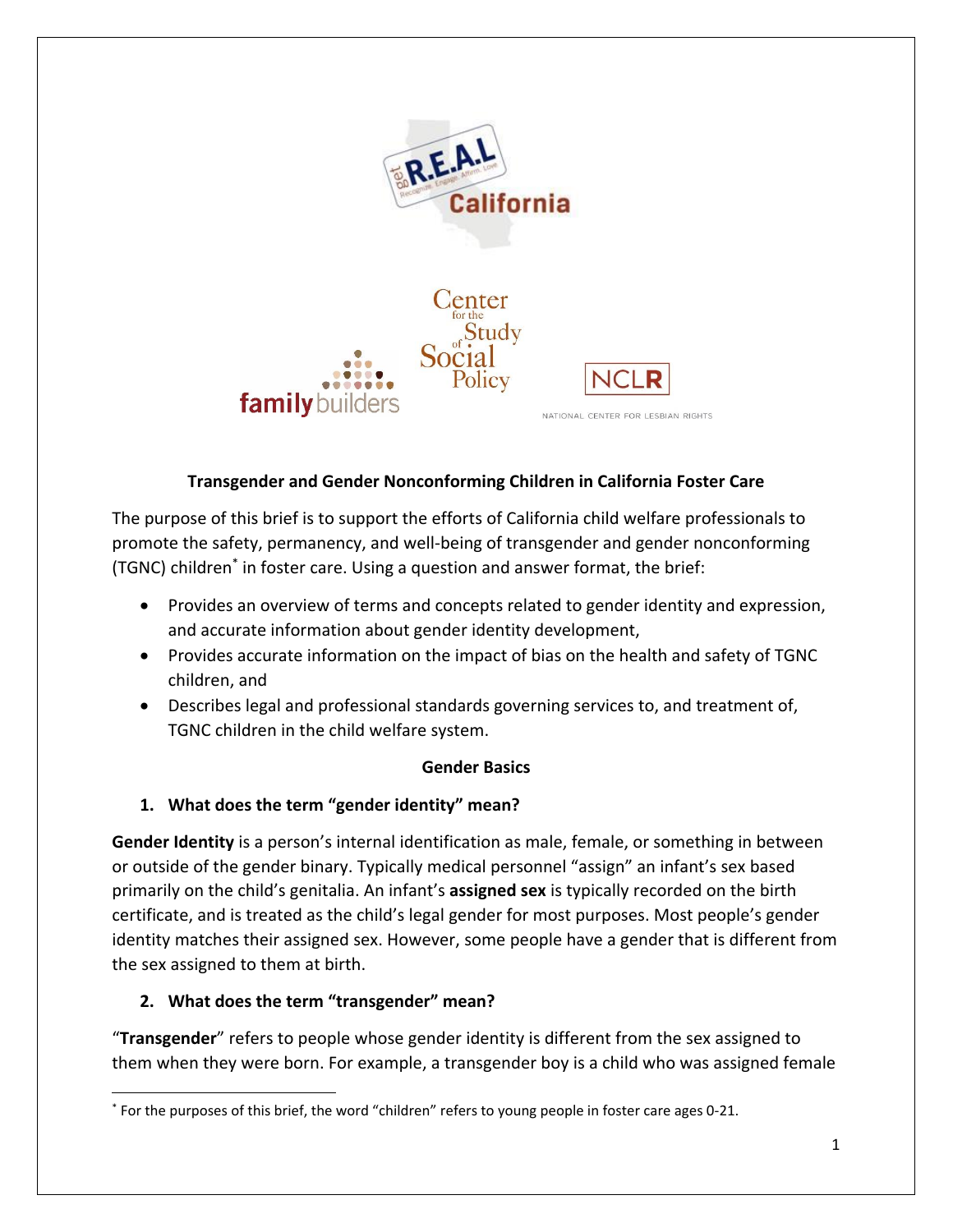at birth, but whose gender identity is male. Likewise, a transgender girl is a child who was assigned male at birth, but whose gender identity is female. Transgender identity is a part of natural human diversity, and should not be viewed or treated as negative or pathological. Although the prevalence of transgender children is unknown, researchers estimate that less than 0.3% of adults in the general population are transgender.<sup>1</sup> The prevalence of transgender children in the foster care system appears to be much higher  $-$  up to 5%.<sup>2</sup> Researchers hypothesize that these children are overrepresented in the child welfare system due to high rates of family rejection and social marginalization.

## **3. What does the term "gender expression" mean?**

"**Gender expression**" is the manner in which people communicate their gender to others, through their clothing, mannerisms, and hairstyle, for example. A person's gender expression may be fluid or even situational, meaning that the person presents their gender differently in different settings. For example, a child may wear stereotypically feminine clothing at home and stereotypically masculine clothing at school. A person's expression of gender may be neither masculine nor feminine or may combine masculine and feminine elements.

## **4. What does the term "gender nonconforming" mean?**

"**Gender nonconforming**" describes people whose gender expression differs from the cultural norms prescribed for their assigned sex. The terms "gender expansive," "gender diverse," and "gender variant" are also used to describe gender nonconforming individuals. Some gender nonconforming people have an identity that is "nonbinary," meaning their gender identity is neither male nor female. Others identify as some combination of male and female. Still others identify as either male or female, but express their gender in ways that differ from stereotypical presentations. Not all gender nonconforming people identify as transgender*. Regardless of how they identify, gender nonconforming individuals are vulnerable to varying levels of mistreatment and bias simply because they transgress social norms.*

## **5. What does the term "sexual orientation" mean?**

"**Sexual orientation**" describes a person's emotional, romantic, and/or sexual attraction to people of the same or different sex. Sexual orientation falls on a spectrum that ranges from exclusively attracted to men or women, to attraction to both men and women ("bisexual"), to attraction to people of all genders ("pansexual.") Children may be aware of their sexual orientation as feelings of attachment or connection to others before they become sexually active. Most children are aware of sexual attraction by about age 10.<sup>3</sup> Sexuality and gender are related but distinct aspects of human identity. For example, a transgender person may identify as lesbian, gay, bisexual, or some other sexual orientation. *Child welfare personnel should not conflate sexual orientation and gender identity, and should not make assumptions about either aspect of a child's identity based simply on the child's gender expression*.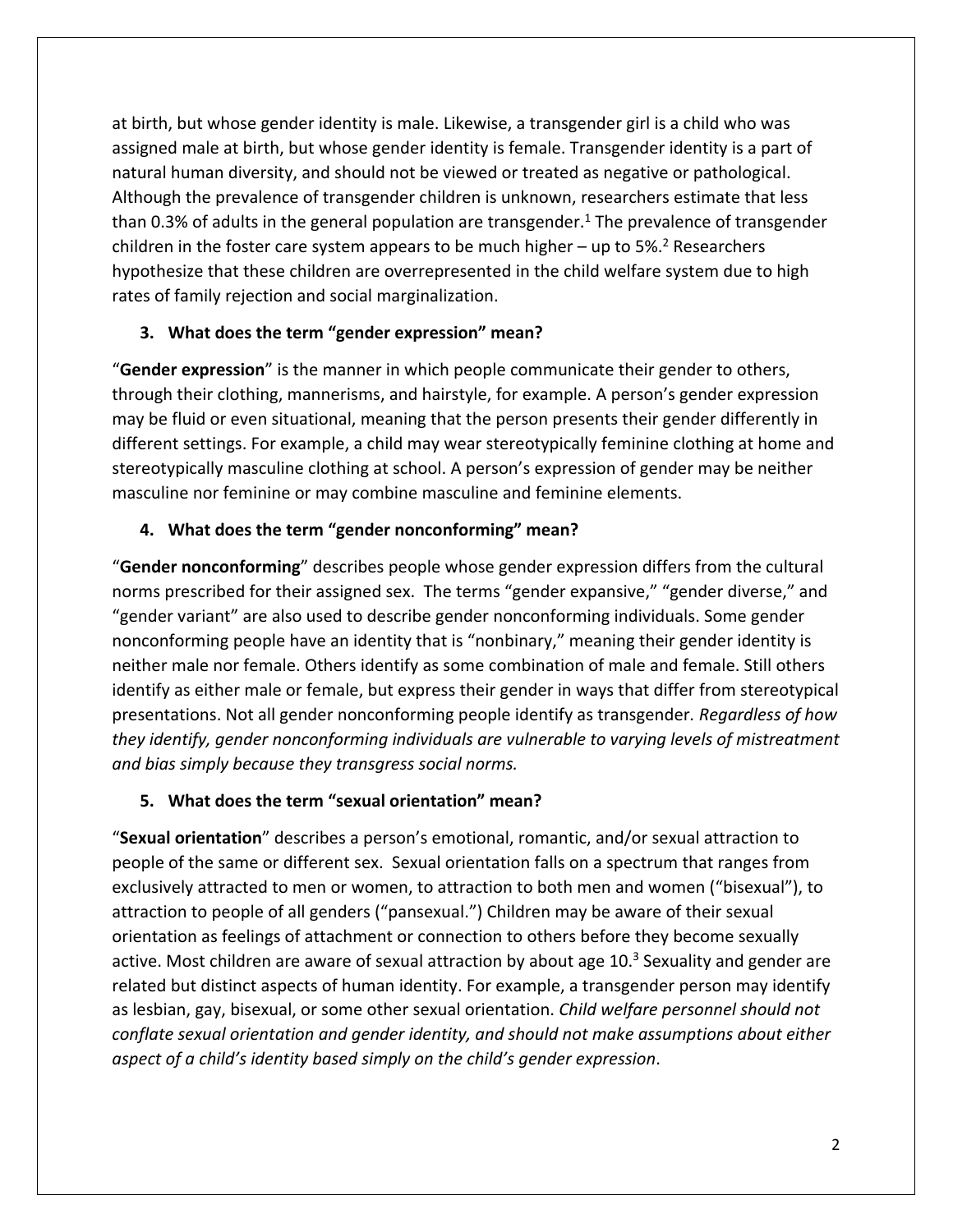### **6. What do we know about the development of gender identity?**

The factors that influence the formation of a person's gender identity are not completely understood. Existing evidence suggests that gender identity is either innate or fixed at an early age, and has a strong biological and genetic component. For this reason, it is misleading to pose a distinction between a person's gender identity and their so-called "biological sex." A person's gender identity is not subject to voluntary control and cannot be changed by therapy or other means.

Gender identity does not follow a single developmental trajectory, and there is tremendous diversity among TGNC children. Children start to become aware of their gender identity between the ages of 18 months and 3 years.<sup>4</sup> A significant number of young children exhibit gender nonconforming behavior, which may or may not persist beyond early childhood. By adolescence or young adulthood, many of these children develop a gender identity that is consistent with their assigned sex. Some of these children ultimately identify as lesbian, gay, or bisexual. By contrast, transgender children tend to experience cross-gender identification that is "persistent, insistent, and consistent." Some transgender children experience clinically significant distress because their gender is different from their assigned sex. The signs of distress may manifest as depression, anxiety, self-harming behaviors, or suicidality. This serious and unremitting emotional pain is referred to as "gender dysphoria," which is a medical conditions with well-established standards of care. Although there is increasing visibility of very young transgender children, many youth first experience gender dysphoria as teenagers or adults.

## **TGNC Children in Foster Care**

## **7. Why is it important for child welfare workers to understand the needs of TGNC children?**

The vulnerability of TGNC children, and the harms they suffer as a consequence of family rejection and social marginalization, are well-documented. Due to pervasive rejection and bias in their homes, schools and communities, TGNC children experience high rates of depression, suicidality, substance use, physical and sexual victimization, and homelessness. Family conflict, verbal harassment, school bullying, and physical assault constitute the harsh daily reality for too many of these young people. Social conditions for transgender girls of color are particularly brutal.

While TGNC children are a particularly vulnerable population with unique developmental tasks, they also have the same inherent capacity for happiness, achievement, and healthy adjustment as other children. Systems that assume the care and custody of TGNC children, and especially the adults with whom they interact daily, can have a significant impact on their outcomes and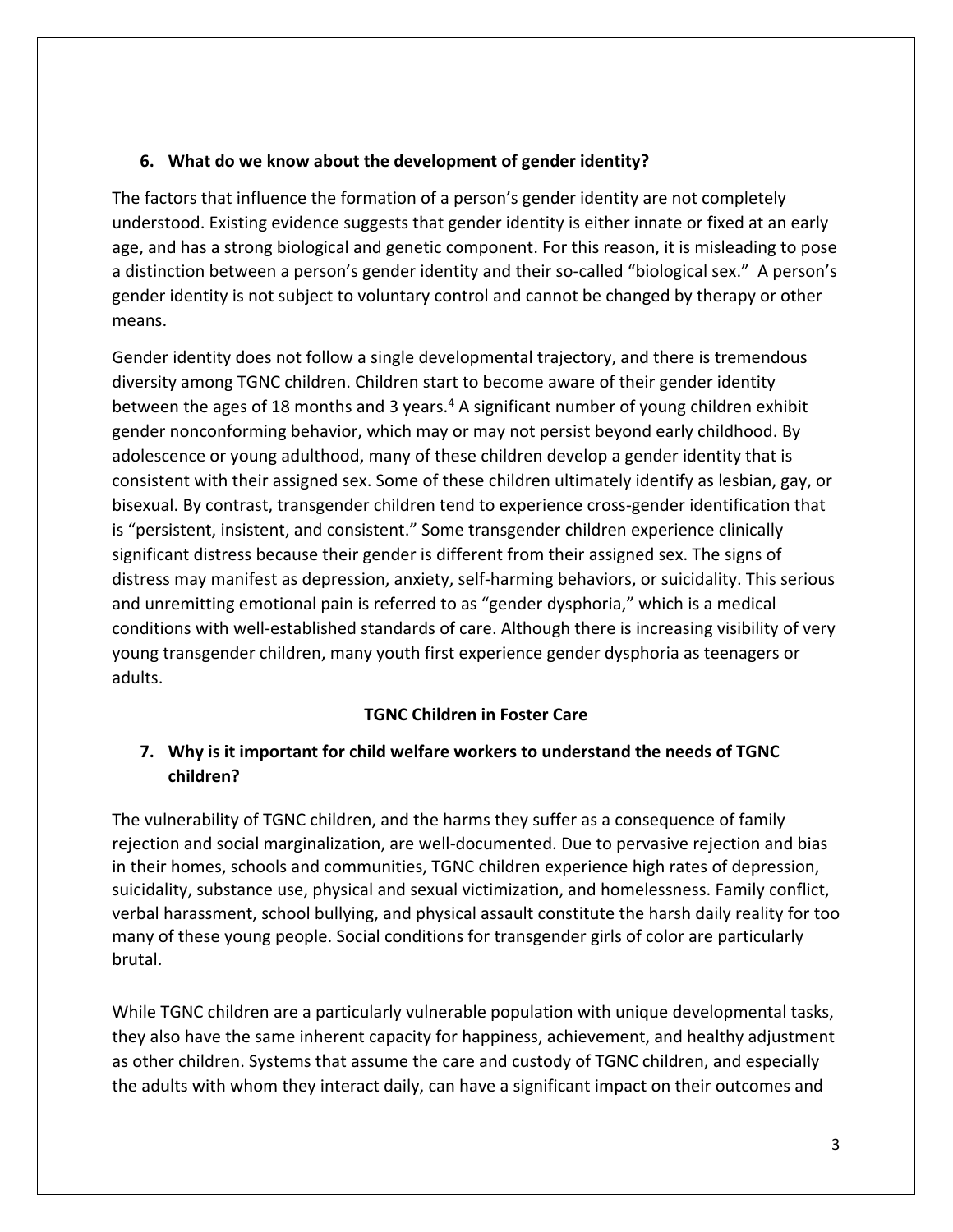prospects. Placing TGNC children in unsafe or hostile settings exacerbates their isolation, instability, and trauma, and significantly compromises their health and opportunities. Placing them with loving, supportive families who provide a safe atmosphere in which they can explore and develop their identities maximizes their potential to thrive and become healthy adults. Supportive families not only nurture TGNC children, but help protect them from negative effects of living in an otherwise unaccepting society. *By adopting and implementing gender affirming policies and practices, child welfare agencies promote the safety, permanency, and well-being of TGNC children.* 

## **8. What do we know about the experiences of TGNC children in foster care?**

Existing research and anecdotal evidence indicate that TGNC children are significantly overrepresented in the child welfare system. TGNC children share many of the experiences and characteristics of their peers in the foster care system, and many enter the system for reasons unrelated to their gender expression or identity. The majority are low income children of color who have experienced varying degrees of family abuse or neglect. However, they also confront unique challenges caused by people, institutions, and policies that reject or disparage their core identities.

TGNC children often experience severe trauma before they enter the system, and too often their experiences in care compound previous trauma. Some personnel, caregivers, and providers harbor the same biases and misinformation that jeopardized TGNC children in their families and communities, subjecting these children to unsuitable, unstable placements and fewer opportunities to achieve permanency. Sadly, a common trajectory for TGNC foster youth is multiple group home placements punctuated by periods of homelessness and juvenile detention. Fortunately, some TGNC children have positive experiences in care that provide a model to emulate. These stories feature loving, supportive caregivers who educated themselves, their families, and their communities about gender diversity, and provided a loving home in which their TGNC child flourished.

#### **Gender Affirmative Services**

#### **9. How should a child welfare worker assess the needs of a TGNC child?**

Although a worker can observe a child's *gender expression*, a worker cannot independently determine the child's *gender identity* through observation alone. The most important source of information about a child's gender identity is the child. Children's capacity and willingness to discuss their gender identity varies. Some TGNC children, including some very young children, may describe their gender identity unequivocally and directly. ("I am a boy" or "I have a girl brain and a boy body.") For other children, the process of discovering and naming their gender may be more nuanced or complex, unfolding over time. The worker's objective is not necessarily to definitively label the child's gender identity, but to listen to the child's experience and to honor and support the child's gender *as that child currently describes and expresses it.*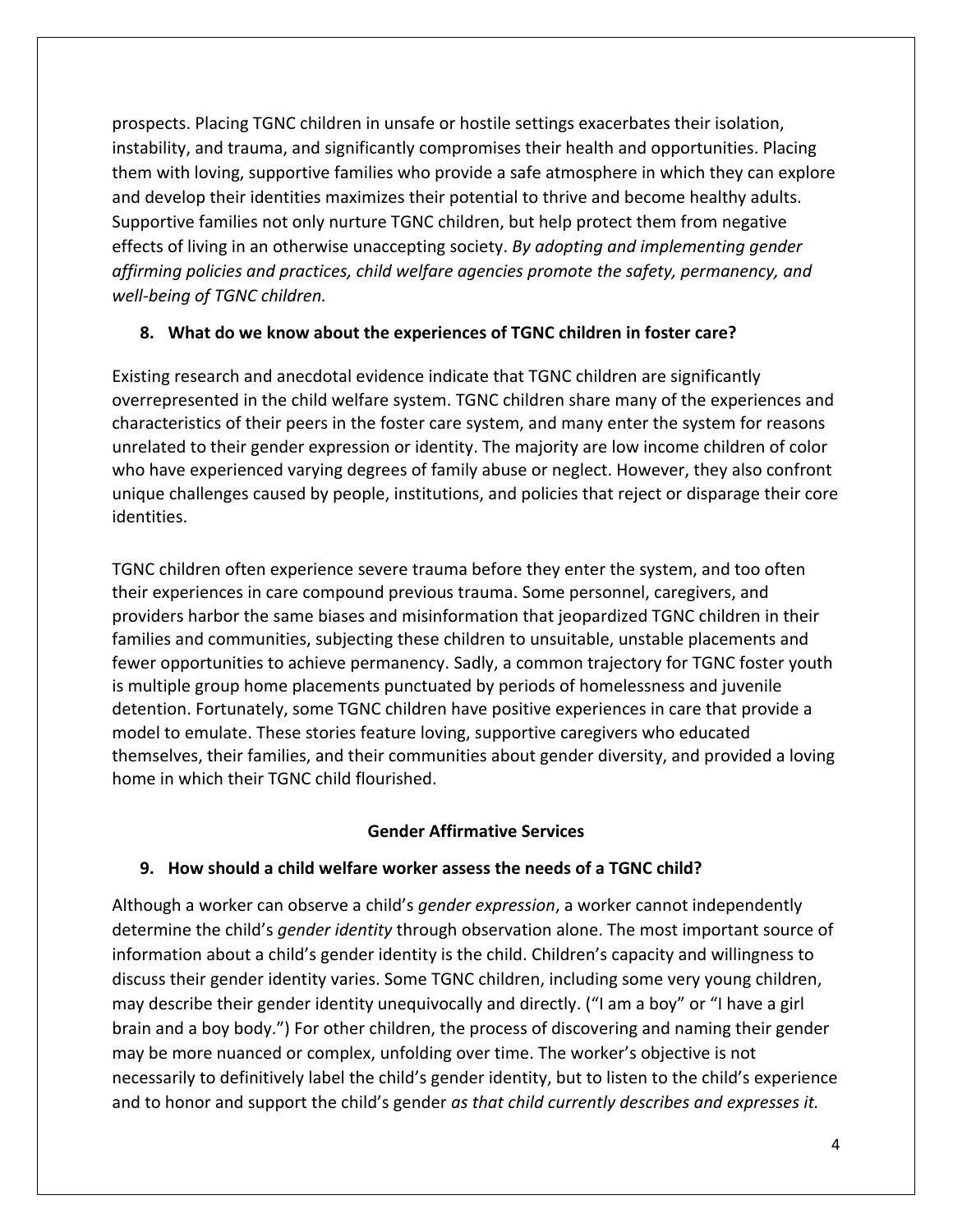The worker should also talk to other adults who know the child and can offer insight about the child's experiences, behavior, identity, strengths, and challenges. After talking with the child and knowledgeable adults, if the worker is uncertain about how to support the child's healthy gender development, the worker should consult with a competent clinician who is experienced in working with TGNC children. *Child welfare workers should develop case plans that support the healthy gender development of every child, including children who are gender nonconforming and children whose gender identity is different from their assigned sex.*

# **10. What steps can child welfare professionals take to protect TGNC children from mistreatment, and ensure that they have equal access to all programs and services?**

California law prohibits discrimination or harassment against children in foster care on the basis of their actual or perceived race, ethnic group identification, ancestry, national origin, color, religion, sex, sexual orientation, mental or physical disability, HIV status, or *gender identity*. 5 The law also requires that *all* children in foster care have equal access to all services, placement, care, treatment, and benefits.<sup>6</sup>

To prevent discrimination based on gender identity, and to ensure equal treatment of TGNC children, child welfare agencies should:

- Adopt written policies protecting TGNC foster children from discrimination or mistreatment, and requiring that *all* child welfare personnel, providers, contractors, and caregivers provide gender affirming care to the foster children whom they serve.
- Provide initial and ongoing training and coaching to all child welfare personnel on gender identity development, gender inclusive practices, and gender affirming care and services.
- Adopt gender inclusive practices that create a welcoming environment for all children, families, and personnel, including people who are TGNC.
- Adopt written policies prohibiting workers or caregivers from subjecting children to interventions aimed at changing their gender identity or expression.

To promote the safety, permanency, and well-being of individual TGNC children, child welfare professionals should:

- Learn and stay up to date on the basics of gender, including fundamental concepts and terminology, best practices for promoting healthy gender development, and the impact of intersecting identities (such as race, ethnicity, religion, and socioeconomic status) on the experiences of TGNC children.
- Adopt an individualized, gender affirmative approach that promotes each child's emotional and physical health by reducing distress and supporting self-discovery in an atmosphere of acceptance and support.
- Intervene to protect TGNC children from any intervention, by licensed or unlicensed practitioners, aimed at "converting" or changing their gender identity or expression.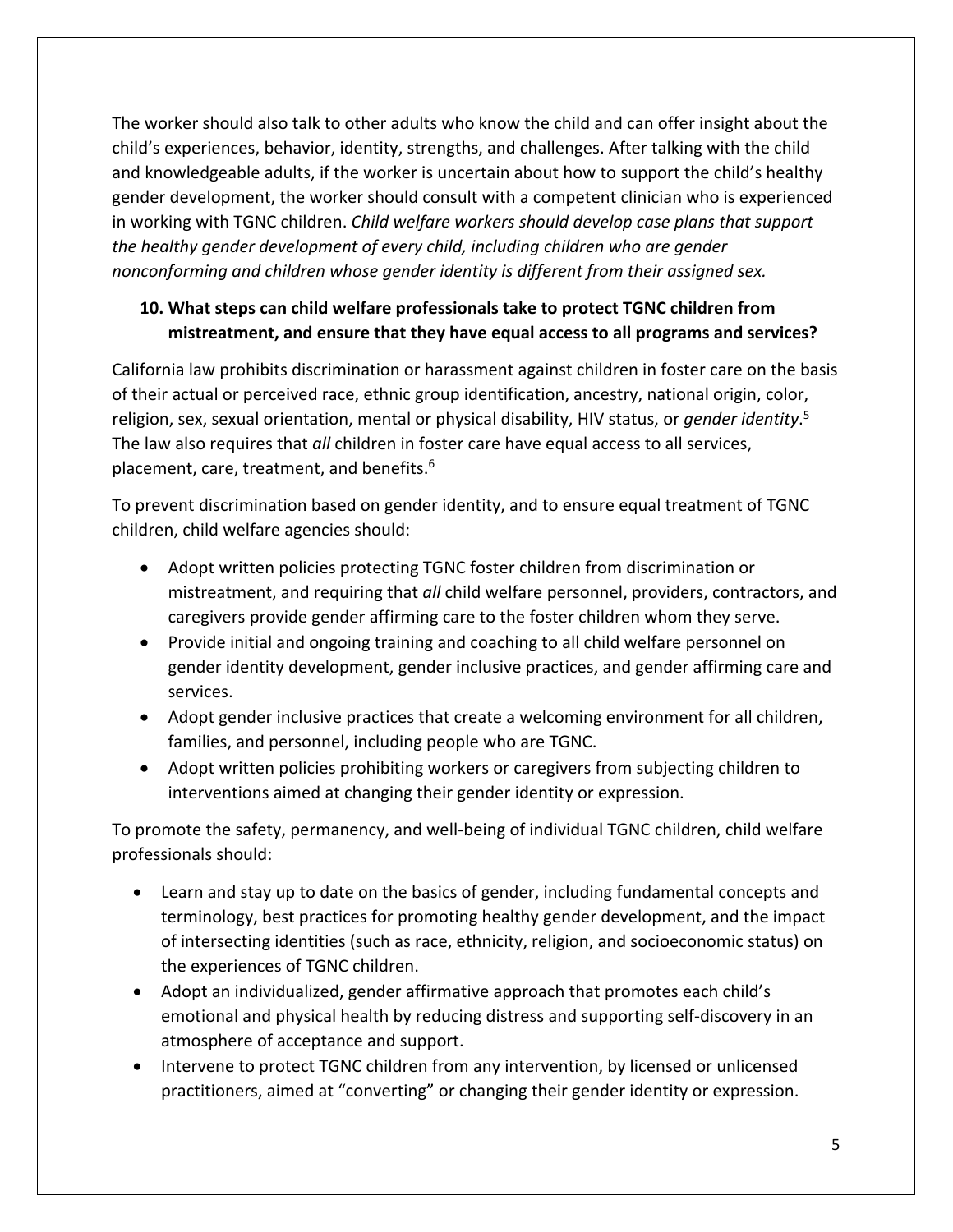- Stay in close touch with TGNC foster children, engage them in developmentally appropriate discussions about their experiences in their homes, communities, and schools, ensure their safety, and respect their autonomy.
- Promptly intervene to remedy mistreatment or discrimination directed at children on the basis of their gender identity or expression.

## **11. How can child welfare professionals ensure that TGNC children receive appropriate health and behavioral health services?**

California law requires county child welfare agencies to assess the health and behavioral health needs of children in foster care, and to ensure that children receive appropriate and timely care to address the needs identified by qualified professionals.<sup>7</sup> To meet this obligation for TGNC children, child welfare agencies should contract with clinicians that provide gender-related care that follows established standards of care. In particular, health and behavioral health care providers must be competent to diagnose and treat gender dysphoria.

Gender affirmative treatment protocols support an individualized approach that permits TGNC children to explore and develop their gender identity at their own pace and on their own terms. For children experiencing gender dysphoria, treatment is focused on alleviating distress by facilitating their gender transition. The term "transition" refers to the process by which transgender people align their gender appearance more closely with their gender identity. Transgender people may choose to transition as children, teenagers, or adults. The process is unique for each individual and may include:

- Social transition: living in alignment with one's gender identity, which may include changing one's name, hairstyle, clothing, identity documents, and the pronouns used to describe oneself. Social transition may also include participation in sports and other activities, or accessing restrooms and changing rooms consistent with one's gender identity.
- Pubertal suppression: temporarily and reversibly suppressing puberty by using gonadotropin-releasing hormone analogs or "hormone blockers." Delaying puberty prevents the increased dysphoria associated with puberty and avoids the development of permanent secondary-sex characteristics. Pausing puberty allows TGNC children additional time to work with health and behavioral health providers to determine the next steps in their transition, if any.
- Cross sex hormone therapy: using cross-sex hormones (testosterone or estrogen) to induce masculinizing or feminizing physical changes consistent with one's gender identity.
- Gender confirmation surgery: undergoing surgical procedures that change the appearance and/or function of one's physical body to align it with one's gender identity.

*Social workers are not responsible for determining the appropriate treatment protocols for TGNC children.* The worker's role is to ensure that TGNC children have access to competent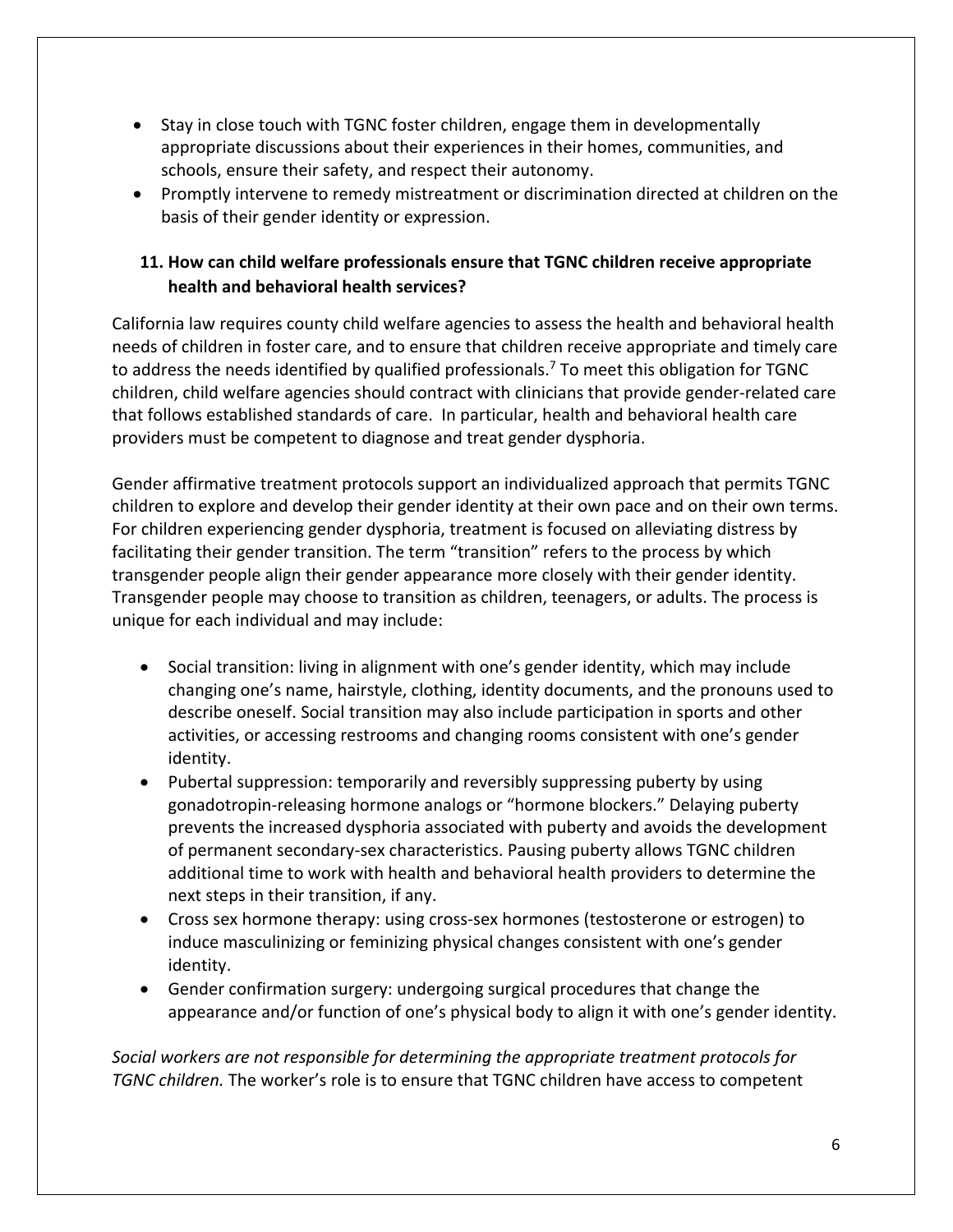health and behavioral health clinicians who are experienced in providing gender-affirming care, and who work with children and their caregivers to determine the appropriate treatment.

# **12. How should child welfare professionals respond to interventions aimed at changing a child's gender identity or expression?**

Practices or interventions aimed at changing a person's sexual orientation, gender identity, or gender expression are known as "conversion therapy." These interventions range from behavioral, cognitive, or psychoanalytic therapy provided by individuals who identify themselves as professional clinicians, to less formal interventions administered by unlicensed organizations, facilities, or individuals, such as pastors or counselors. The nation's leading professional health and behavioral health associations have rejected conversion therapy as unnecessary, ineffective, and harmful. For this reason, California prohibits licensed therapists from using any intervention aimed at changing the sexual orientation or gender identity of people under the age of 18.<sup>8</sup> *Child welfare personnel should intervene to protect children from any form of conversion therapy, regardless of the nature of the intervention or the credentials of the person administering it*. Workers should be alert to any approach or intervention that treats gender diversity as a defect, or suggests that a person's gender identity can or should be changed. If necessary, agencies should seek a protective order from the juvenile court to stop these practices.

# **13. What should child welfare agencies do to ensure appropriate placement of TGNC children?**

Like all children in the child welfare system, TGNC children have the right be safe, loved, and nurtured, to live with their families whenever possible, and when that is not possible, to live in a permanent, loving, and nurturing family home with caring adults who make a lifetime commitment to them. Thus, child welfare agencies must ensure that each TGNC child lives with a family that affirms the child's gender. This obligation is reflected in California law, which limits the use of congregate care to short term, intensive treatment, <sup>9</sup> and gives all children in foster care the right to a placement that matches their gender identity.<sup>10</sup>

To meet this obligation, child welfare agencies should:

- Develop services to prevent unnecessary removal of TGNC children from their families, or to safely reunify them, by helping families adopt supportive behaviors that promote their children's health and well-being, and minimize rejecting behaviors that subject their children to harm.
- Provide accurate information about gender identity development to the families and caregivers of TGNC children, and help them develop strategies to maximize their child's health and well-being.
- Adopt policies and procedures to identify and support relatives and other adults when TGNC children are not able to remain with their families of origin.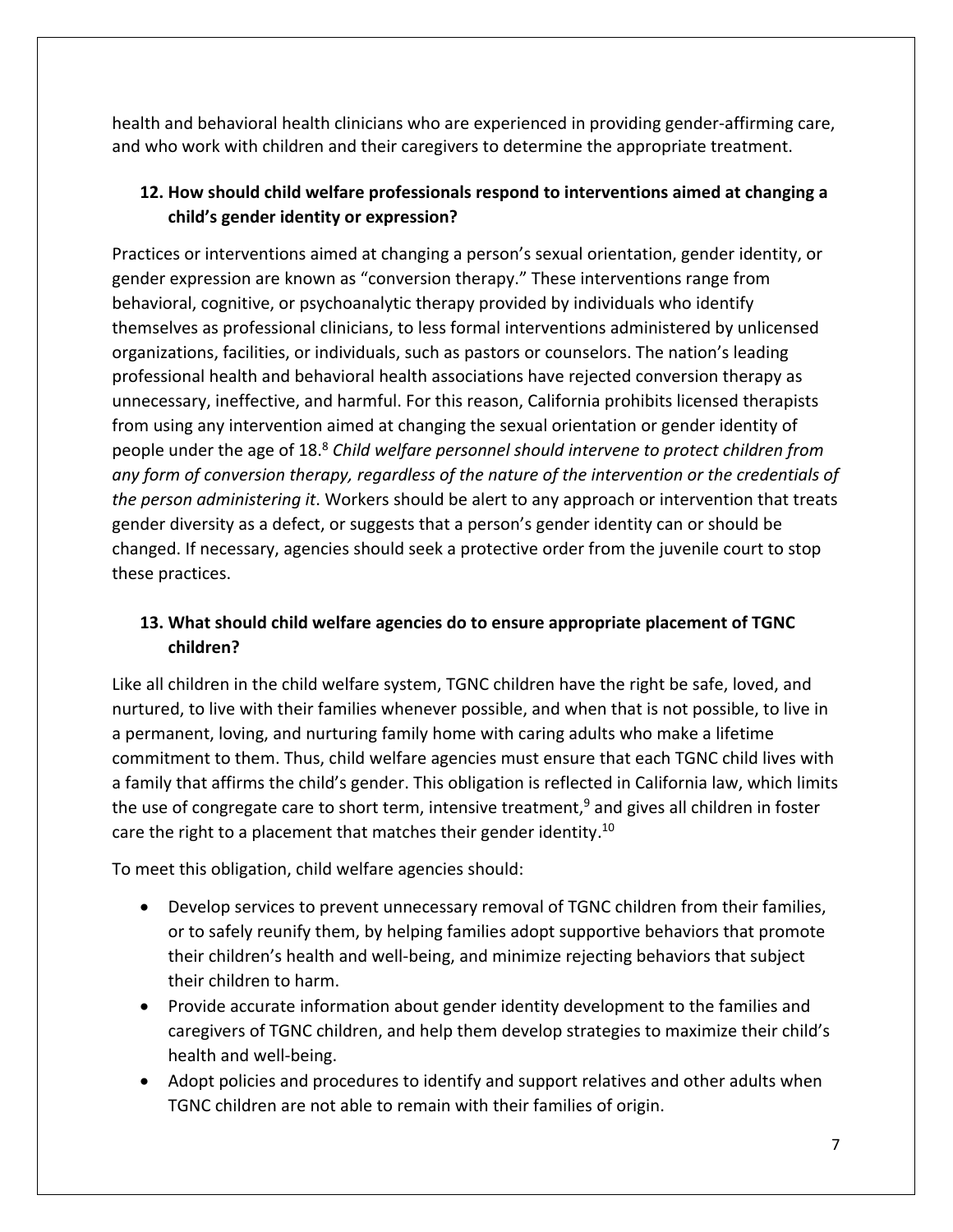- Recruit, train, and support adequate numbers of resource families who are able and willing to provide gender-affirming care to TGNC children.
- Adopt policies requiring placement personnel to ensure that resource families and other placement resources affirm each child's gender, as that child defines and expresses it.
- Adopt policies prohibiting the placement of TGNC children in congregate care unless a specific child requires short term, intensive treatment and that need is documented in the case plan.

To make placement decisions for individual TGNC children, child welfare workers should:

- Provide services or supports to maintain TGNC children with their families, or reunite them as soon as safely possible, by helping families adopt supportive behaviors that promote their child's health and well-being, and minimize rejecting behaviors that subject their child to harm.
- Engage in aggressive efforts to locate relatives when families are not able to care for their TGNC children.
- Work closely with TGNC children who are developmentally able to talk about their needs to identify a placement in which they feel most comfortable to live safely and authentically, and which is most consistent with their gender identity as they currently understand and describe it.
- Ask non-binary children whether they feel more comfortable sharing a room with maleor female-identified children, or occupying their own room, and accommodate their wishes whenever feasible.
- Consult with TGNC children, their families, other knowledgeable adults, and experienced, competent clinicians to assess the strengths and needs of TGNC children, and identify placements and services that ensure their physical and emotional safety and affirm their gender identity and expression.
- Closely monitor the placements of TGNC children, and periodically reassess the child's comfort and perception of safety in the placement.
- Ensure that the caregivers of TGNC children have sufficient support and resources to meet the needs of the children in their care, and that they affirm and respect the gender identity of every child in their custody.
- Ensure that all TGNC children are supported to live safely and openly as their authentic selves in every part of their lives, including their homes, schools, faith communities, and peer activities.

# **14. What can child welfare workers do to ensure that TGNC children are supported at school?**

California law protects students from discrimination and harassment on the basis of their gender identity or expression,<sup>11</sup> and extends to all students the right to participate in sexsegregated programs, activities, and facilities consistent with their gender identity.<sup>12</sup> Child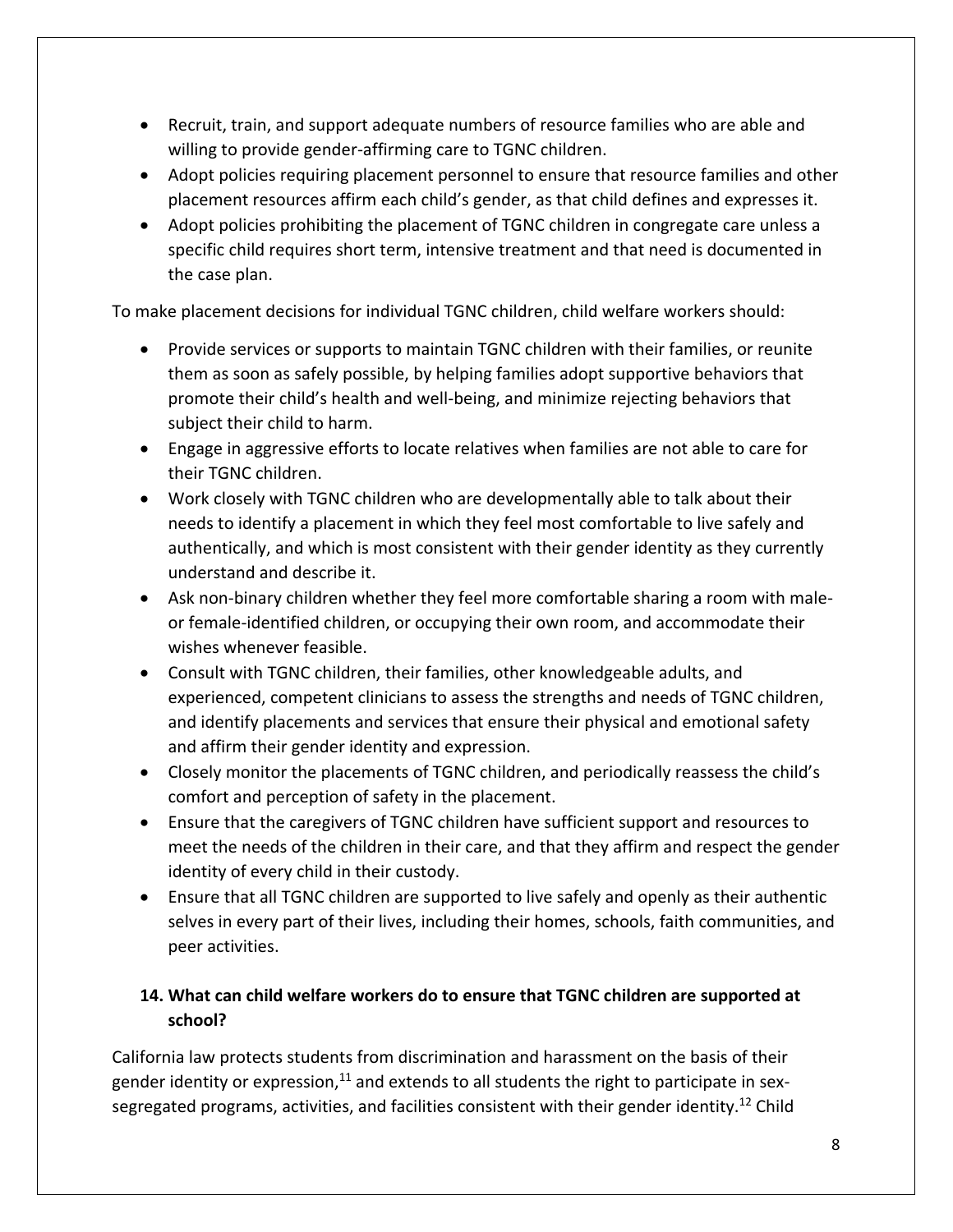welfare workers should make sure that TGNC students are safe at school, and intervene with school officials to address any incidents of harassment or mistreatment by other students, faculty, or staff. Beyond protecting TGNC students from harm, child welfare workers should work with caregivers and school officials to ensure that TGNC students are welcomed and affirmed in their schools, and permitted to live openly as their authentic selves. If necessary, workers should identify organizations or advocates that can work with schools and caregivers to accommodate the needs of TGNC students.

#### **15. Should child welfare workers tell other people about a TGNC child's gender identity?**

Information about a foster child's gender identity is private and confidential. Social workers should treat this information like other highly personal and sensitive information, and should not "out" a TGNC child without the child's knowledge and consent. Disclosure could subject the child to a range of physical and emotional harms. Once this information is shared with one person, there is no way to prevent it from being shared with others. On the other hand, it may be helpful to share the information with trusted third parties who can support and protect the child. The worker's job is to work with the child to weigh the pros and cons of sharing the information. Workers should focus on how the specific disclosure would help or harm the child, and not on the concerns or interests of third parties. Although it may be helpful in some situations to talk with third parties about a child's gender identity, no one -- including teachers, friends, roommates, relatives, or caregivers -- is *entitled* to the information. The key is to respect the child's autonomy and to prioritize the child's welfare.

l

 $<sup>1</sup>$  Gates, G., (2011) How many people are lesbian, gay, bisexual, and transgender?, The Williams Institute.</sup>

<sup>2</sup> *Sexual and Gender Minority Youth in Foster Care: Assessing Disproportionality and Disparities in Los Angeles*, The Williams Institute, Los Angeles LGBT Center, et al. (August 2014), [http://williamsinstitute.law.ucla.edu/wp](http://williamsinstitute.law.ucla.edu/wp-content/uploads/LAFYS_report_final-aug-2014.pdf)content/uploads/LAFYS\_report\_final-aug-2014.pdf.

<sup>3</sup> Ryan, C. (2003). LGBT youth: Health concerns, services, and care. *Clinical Research and Regulatory Affairs, 20*(141).

<sup>4</sup> Leibowitz, S.F., & Spack, N.P. (2011). The development of a gender identity psychosocial clinic: Treatment issues, logistical considerations, interdisciplinary cooperation, and future initiatives. *Child and adolescent psychiatric clinics of North America, 20*(4), 701-724.

<sup>5</sup> Welfare & Institutions Code section 16001.9(23).

<sup>6</sup> Welfare & Institutions Code section 16001.9(23).

<sup>7</sup> The Health Care Rights of Children in Foster Care, The Health Consumer Alliance, April 2006.

<sup>8</sup> Business & Professions Code section 865.1.

<sup>9</sup> Welfare & Institutions Code section 361.2.

<sup>&</sup>lt;sup>10</sup> Welfare & Institutions Code section 16001.9(24).

<sup>&</sup>lt;sup>11</sup> Education Code sections 200 and 210.7.

<sup>&</sup>lt;sup>12</sup> Education Code section 221.5(f).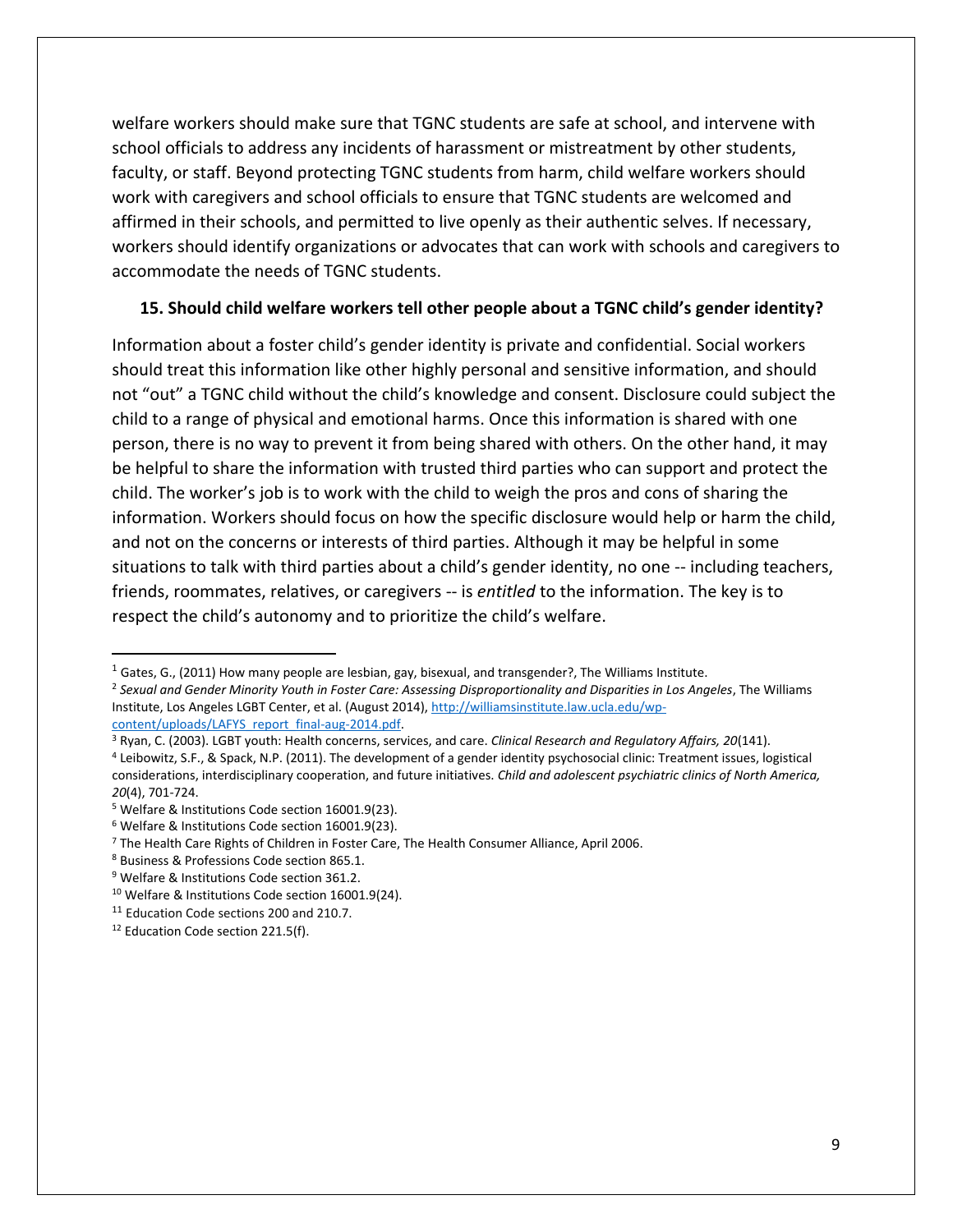## **Resources**

 $\overline{a}$ 

#### **Written resources**

Asaf Orr & Joel Baum, *Schools in Transition: A Guide for Supporting Transgender Students in K-12 Schools,* American Civil Liberties Union, Gender Spectrum, Human Rights Campaign, National Center for Lesbian Rights & National Education Association (2015), <http://www.nclrights.org/legal-help-resources/resource/schools-in-transition/>

Diane Ehrensaft, *Gender Born, Gender Made: Raising Healthy Gender Non-Conforming Children* (New York: The Experiment, 2011).

*Guidelines for Managing Information Related to the Sexual Orientation, Gender Identity and Expression of Children in Child Welfare Settings*, Family Builders, Legal Services for Children, National Center for Lesbian Rights, Center for the Study of Social Policy (2013): [http://www.nclrights.org/legal-help-resources/resource/guidelines-for-managing-information](http://www.nclrights.org/legal-help-resources/resource/guidelines-for-managing-information-related-to-the-sexual-orientation-gender-identity-and-expression-of-children-in-child-welfare-settings-2013/)[related-to-the-sexual-orientation-gender-identity-and-expression-of-children-in-child-welfare](http://www.nclrights.org/legal-help-resources/resource/guidelines-for-managing-information-related-to-the-sexual-orientation-gender-identity-and-expression-of-children-in-child-welfare-settings-2013/)[settings-2013/](http://www.nclrights.org/legal-help-resources/resource/guidelines-for-managing-information-related-to-the-sexual-orientation-gender-identity-and-expression-of-children-in-child-welfare-settings-2013/)

Jody Marksamer, *A Place of Respect: A Guide for Group Care Facilities Serving Transgender and Gender Non-Conforming Youth*, National Center for Lesbian Rights & Sylvia Rivera Law Project (Spring 2011)[, http://www.nclrights.org/wp](http://www.nclrights.org/wp-content/uploads/2013/07/A_Place_Of_Respect.pdf)[content/uploads/2013/07/A\\_Place\\_Of\\_Respect.pdf](http://www.nclrights.org/wp-content/uploads/2013/07/A_Place_Of_Respect.pdf)

Shannan Wilber, Caitlin Ryan, & Jody Marksamer, *Child Welfare League of America Best Practice Guidelines: Serving LGBT Youth in Out-of-Home Care*, Child Welfare League of America (2006), [http://www.lsc-sf.org/wp-content/uploads/2010/06/Best-Practice-Guidelines.pdf.](http://www.lsc-sf.org/wp-content/uploads/2010/06/Best-Practice-Guidelines.pdf)

Stephanie A. Brill & Rachel Pepper, *The Transgender Child: A Handbook for Families and Professionals* (New York: Cleis Press, 2008).

*Supporting and Caring for Our Gender Expansive Youth: Lessons from the Human Rights Campaign's Youth Survey,* Human Rights Campaign Foundation and Gender Spectrum, [https://www.scribd.com/doc/240595076/Supporting-and-Caring-for-Our-Gender-expansive-](https://www.scribd.com/doc/240595076/Supporting-and-Caring-for-Our-Gender-expansive-Youth)[Youth.](https://www.scribd.com/doc/240595076/Supporting-and-Caring-for-Our-Gender-expansive-Youth)

*Supporting Your LGBTQ Youth: A Guide for Foster Parents*, Children's Bureau/ACYF/ACF/HHS (May 2013),<https://www.childwelfare.gov/pubs/LGBTQyouth.pdf>